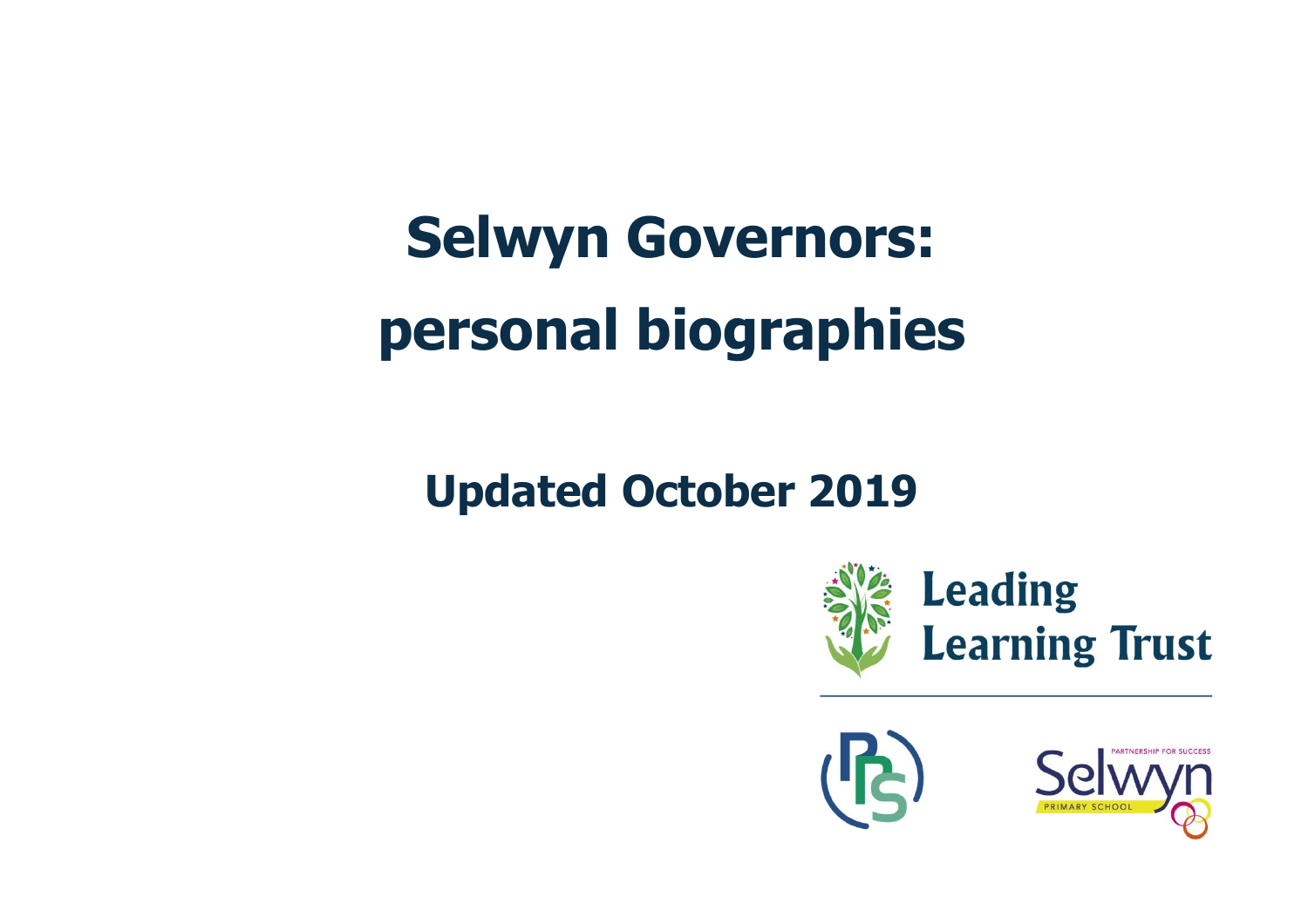| <b>Name of Selwyn</b><br><b>Primary School</b><br><b>Governor</b>              | <b>Personal biography</b>                                                                                                                                                                                                                                                                                                                                                                                                                                                                                                                                                                                                                    |
|--------------------------------------------------------------------------------|----------------------------------------------------------------------------------------------------------------------------------------------------------------------------------------------------------------------------------------------------------------------------------------------------------------------------------------------------------------------------------------------------------------------------------------------------------------------------------------------------------------------------------------------------------------------------------------------------------------------------------------------|
| Mr Alex<br><b>Saunders</b> - Trust<br>Board appointed<br>Governor and<br>Chair | Alex Saunders has served as a parent governor at Selwyn primary school since 2012. Following a period serving as Vice Chair of the<br>governing body, he was elected Chair in May 2018. He is a self-employed IT consultant with considerable experience in managing high<br>value projects. He has strong performance and financial management skills in ensuring that tasks are delivered to schedule and strong<br>analytical skills in assessing project outcomes against aims and objectives.                                                                                                                                           |
| <b>Ms Helen Mawer</b><br>- Head teacher                                        | Helen joined Selwyn Primary School more than 8 years ago. Most recently, she worked as an Executive Deputy Head teacher, driving<br>school improvement across the Leading Learning Trust. In September 2018, she was appointed Head teacher of Selwyn, filling the<br>position left vacant further to Emma Nicholls's move to CEO of the Trust. Helen successfully led Selwyn through an Ofsted inspection in<br>March 2019, in which Selwyn retained its 'Outstanding' grading in all categories.                                                                                                                                           |
| <b>Mrs Beverley</b><br><b>Entwistle-Trust</b><br>Board appointed<br>Governor   | Beverley Entwistle was appointed to the governing body in February 2018. She has had twenty years of experience in the Media<br>Industry (TV and Radio) and was Operations Director at Granada TV and EMAP Radio. She was responsible for revenue forecasting, for<br>developing commercial strategy and for delivering the agreed strategic outcomes. She has strong leadership skill with extensive<br>experience in managing large teams of people and looks forward to working with the other governors to provide the best possible<br>support for Selwyn Primary School.                                                               |
| <b>Ms Nazneen</b><br><b>Hossein - Parent</b><br>Governor                       | Nazneen Hossein has 12 years of experience in education. She is currently Head of Creative Technologies in a Redbridge Grammar<br>school and has previously worked with over 35 primary schools, recently leading a satellite school in a project sponsored by the Mayor of<br>London called The Digital Schoolhouse. She has extensive experience in teaching and leading Computer Science from Key stage 2 to Key<br>stage 5. Her leadership includes overseeing the delivery of Computer Science, Electronics and Design and Technology. She has a strong<br>interest in supporting Selwyn Primary School in current and future ventures. |

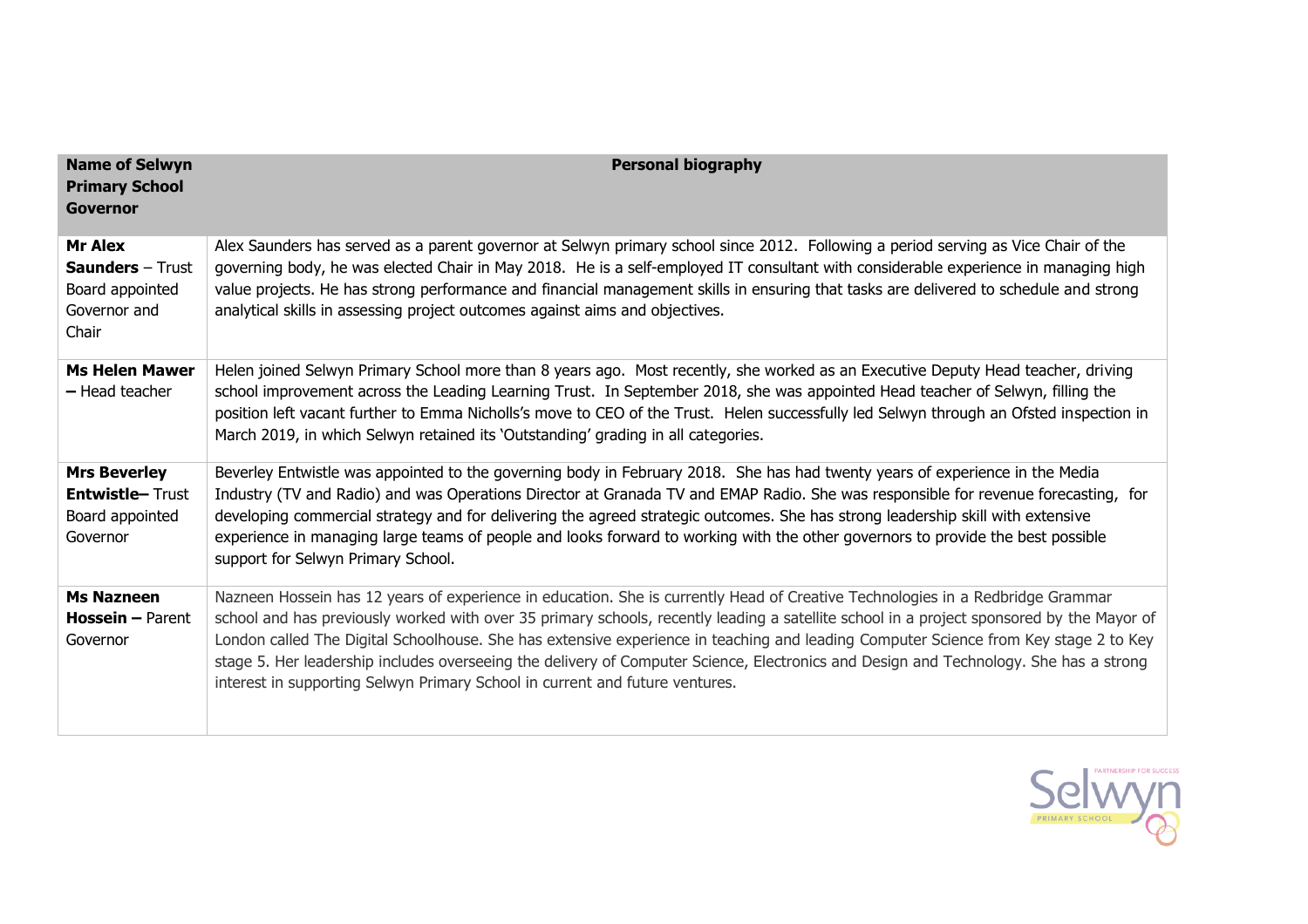| <b>Name of Selwyn</b><br><b>Primary School</b><br><b>Governor</b>  | <b>Personal biography</b>                                                                                                                                                                                                                                                                                                                                                                                                                                                                                                                                                                                                                                                                                                                                                                                                                                                 |
|--------------------------------------------------------------------|---------------------------------------------------------------------------------------------------------------------------------------------------------------------------------------------------------------------------------------------------------------------------------------------------------------------------------------------------------------------------------------------------------------------------------------------------------------------------------------------------------------------------------------------------------------------------------------------------------------------------------------------------------------------------------------------------------------------------------------------------------------------------------------------------------------------------------------------------------------------------|
| Mr Abid Patel -<br><b>Staff Governor</b>                           | Abid works for the Leading Learning Trust in a trust-wide role as IT Director. He has led the Trust's digital transformation and is now<br>supporting other schools on this journey. Abid is a Google Certified Trainer who speaks regularly externally. He is a governor at a local<br>primary school and is committed to being part of the strategic leadership team at the Leading Learning Trust.                                                                                                                                                                                                                                                                                                                                                                                                                                                                     |
| <b>Ms Anna Carlile</b><br>- Trust Board<br>appointed<br>Governor   | Anna has previously been a trustee and has undertaken voluntary work - but feels that they time is right to focus her voluntary efforts<br>within her local area, as her child starts at Selwyn Primary School. She hopes to use her professional experience around teacher training<br>and education, inclusion, policy writing and student voice to further the aims of both Selwyn Primary School and the Leading Learning<br>Trust.                                                                                                                                                                                                                                                                                                                                                                                                                                   |
| <b>Mr Barnaby</b><br>$Cook - Trust$<br>Board appointed<br>Governor | Barnaby has undertaken a variety of voluntary roles, including as an outward bound leader, a Special Constable and working with an<br>organisation that supports disabled people find work. Wanting to further develop this experience, and c<br>onscious of his own positive experience of the education, he is keen to take on the role of Governor in order to support Selwyn Primary<br>School to provide the very best education to every child. His employment in central government has provided him with a broad skill<br>base: change management, continuous improvement, process development and compliance.                                                                                                                                                                                                                                                    |
| <b>Mr Siddhant</b><br>Menezes $-$<br>Coopted Governor              | Siddhant has, over the years, undertaken a wide variety of voluntary roles, from mentoring other students to advanced training at his<br>employer. His mentoring work also led to a role on the local council in Leicester, with a remit that included ensuring that the voice of the<br>local young people is heard. Siddhant's specific desire to expand his voluntary work to the education sector was strongly influenced by<br>seeing the positive impact his mother's role as a teacher had on young people's lives. He hopes to bring skills acquired through this<br>work and through his current paid employment as a consultant at a fintech company to Selwyn Primary School where he feels that his<br>mix of consultancy, tech, change management, project management and strategic leadership skills could usefully serve the school in its<br>development. |

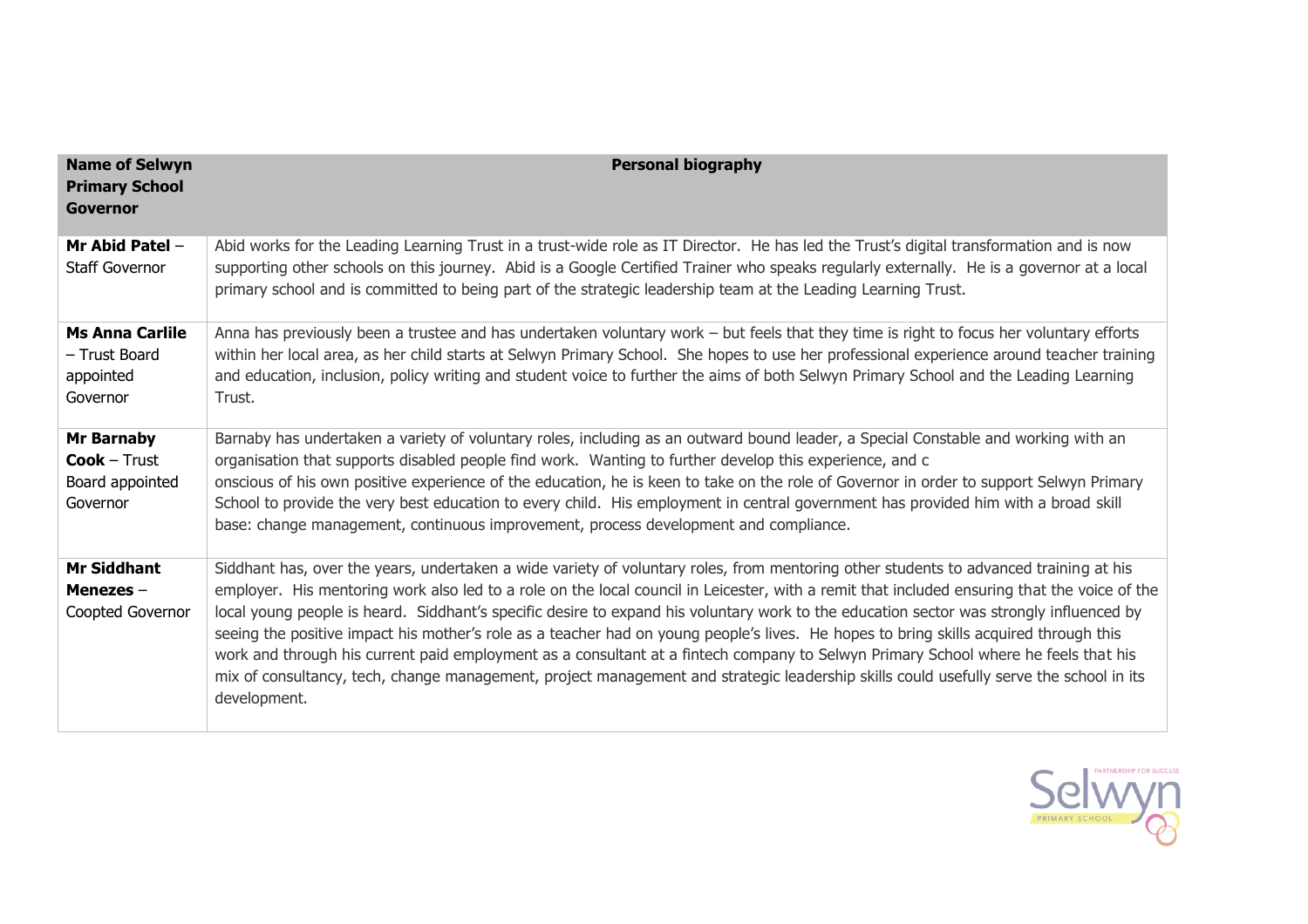| <b>Name of Selwyn</b><br><b>Primary School</b><br>Governor | <b>Personal biography</b>                                                                                                                                                                                                                                                                                                                                                                                                                                                                                                  |
|------------------------------------------------------------|----------------------------------------------------------------------------------------------------------------------------------------------------------------------------------------------------------------------------------------------------------------------------------------------------------------------------------------------------------------------------------------------------------------------------------------------------------------------------------------------------------------------------|
| Ms Andrea<br><b>Didier</b> – Coopted<br>Governor           | Andrea grew up locally, and lives in the community. As such, she is keen to focus her voluntary work on making a contribution to the<br>local area in which she lives. Andrea is a qualified teacher, and has since worked extensively in tertiary education, initially as a lecturer<br>in literacy, IT and study skills, and latterly in a variety of roles supporting widening university access. She hopes to bring both<br>operational and strategic skills honed in an educational setting to Selwyn Primary School. |
| Mr Sayem<br>Khondoker $-$<br>Parent Governor               | Sayem has a child at Selwyn and feels that his background and legal training will provide him with a skillset what will help both Selwyn<br>and the Leading Learning Trust develop.                                                                                                                                                                                                                                                                                                                                        |

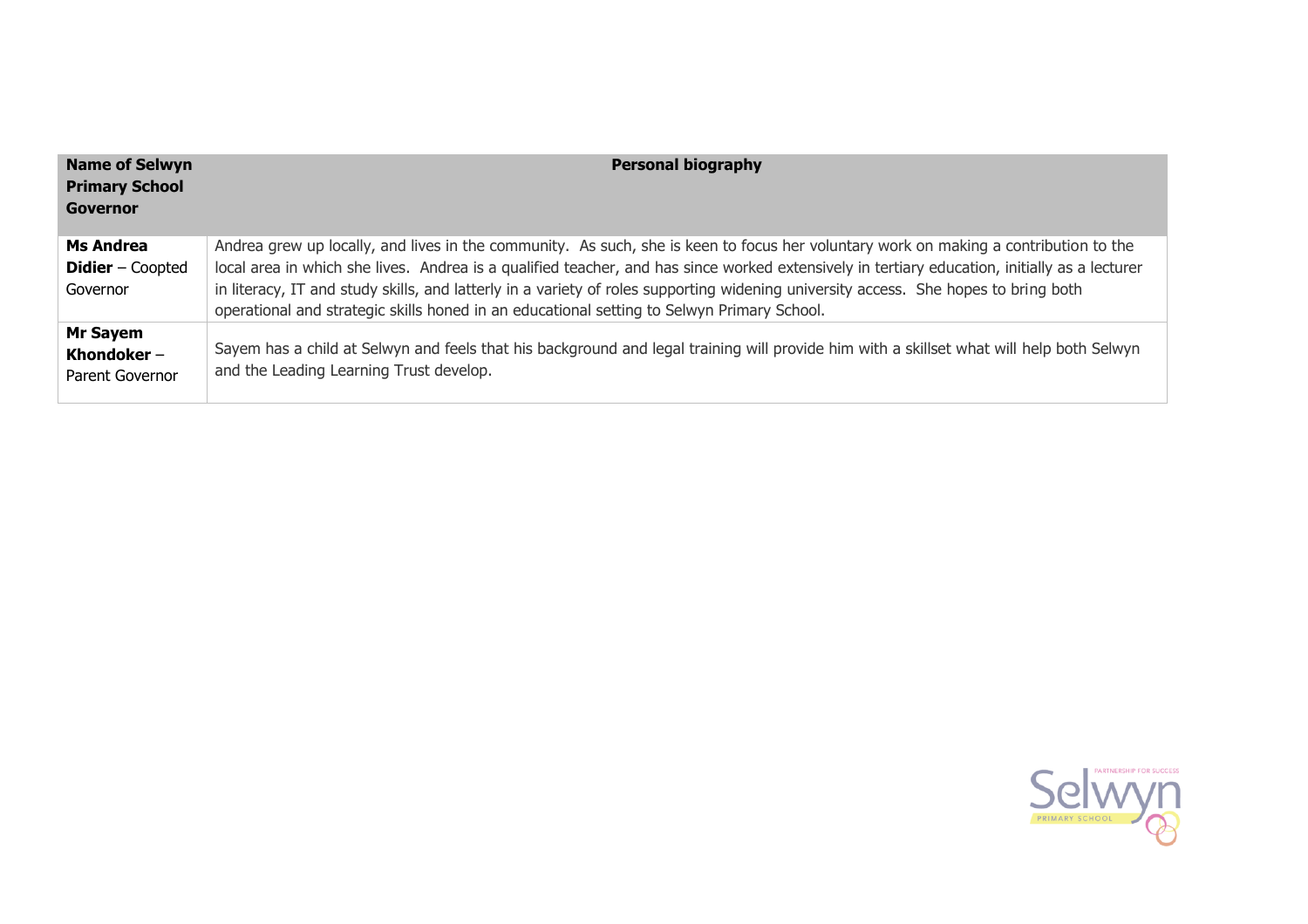**Resignations since January 2018**

| <b>Name of Selwyn</b><br><b>Primary School</b><br><b>Governor</b>                                                                                                               | <b>Personal biography</b>                                                                                                                                                                                                                                                                                                                                                                                                                                                                                                                                                                                                                                                                                                                                                                                          |
|---------------------------------------------------------------------------------------------------------------------------------------------------------------------------------|--------------------------------------------------------------------------------------------------------------------------------------------------------------------------------------------------------------------------------------------------------------------------------------------------------------------------------------------------------------------------------------------------------------------------------------------------------------------------------------------------------------------------------------------------------------------------------------------------------------------------------------------------------------------------------------------------------------------------------------------------------------------------------------------------------------------|
| <b>Mr Mukesh</b><br><b>Gunamel</b> $-$ Co-<br>opted Governor -<br>RESIGNED-<br>05/11/2018, but<br>remains Chair of<br>the Finance, Audit<br>and Risk<br>Management<br>Committee | Mukesh Gunamal has been a governor at Selwyn School since 1996. Until 2007 he was a parent governor and is now a co-opted<br>governor. He has previously served as the chair of governors and was Selwyn's representative at the Newham Governors' Forum<br>Association (affiliated to the National Governors' Association), as well as a numeracy link governor. He is currently Chair of the Finance<br>Committee. Mukesh is keen to carry on contributing to the schools' development and to help ensure that all the children are able to<br>maximise their potential. He believes in effective communication between parents, governors and the schools. Mukesh is an accountant<br>by background and works for an international firm of accountants. He has also previously worked in industry and commerce. |
| Mr Yingquian Xu<br>- Parent Governor                                                                                                                                            | Yingqian Xu has served as a parent governor at Selwyn primary school since February 2014. He is a Research Manager and Senior<br>Scientist in a high-tech nanotechnology company. He has extensive experience in project management and strategic planning, with<br>strong leadership and budgeting skills. As chair of the laboratory H&S committee at workplace, he also has expertise in the H&S area.                                                                                                                                                                                                                                                                                                                                                                                                          |
| <b>Mr Matthew</b><br><b>Daniel</b> - School<br>Governor $-$<br>$RESIGNED -$<br>03/12/2018                                                                                       | Matthew Daniel has worked in Newham for the past six academic years. He joined the Leading Learning Trust in September<br>2016 working across, and raising standards in, years two and three at Portway. In September 2017, he was transferred to the flagship<br>school, Selwyn, and is leading in SMSC as well as leading year four. His special interests are emotional literacy and children's mental<br>health and well- being. Matthew also has a proven track record in teacher training.                                                                                                                                                                                                                                                                                                                   |